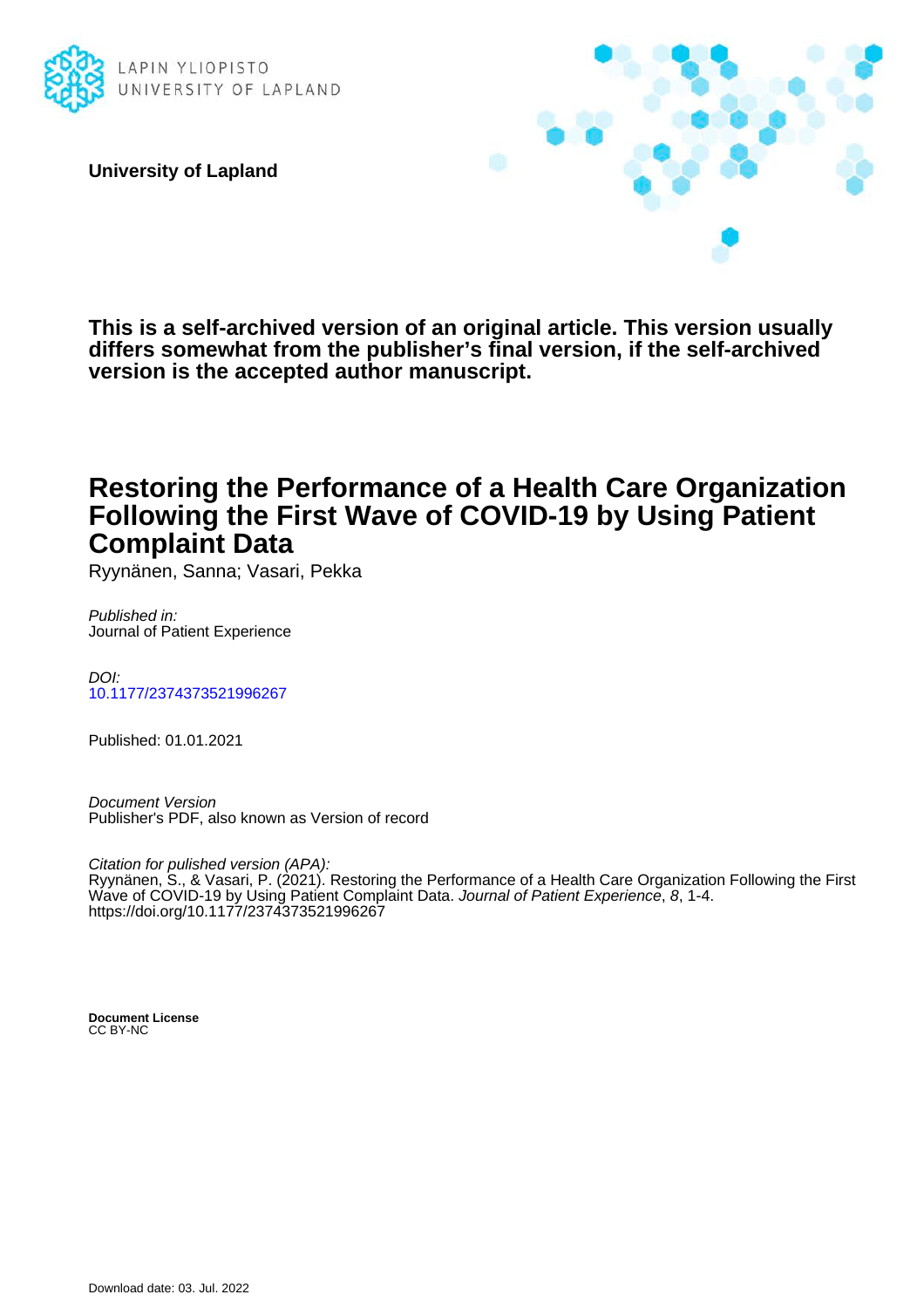# **Restoring the Performance of a Health Care Organization Following the First Wave of COVID-19 by Using Patient Complaint Data**

Journal of Patient Experience Volume 8: 1-4 © The Author(s) 2021 Article reuse guidelines: [sagepub.com/journals-permissions](https://sagepub.com/journals-permissions) [DOI: 10.1177/2374373521996267](https://doi.org/10.1177/2374373521996267) [journals.sagepub.com/home/jpx](http://journals.sagepub.com/home/jpx) **SSAGE** 



### **Keywords**

access to care, COVID-19, patient complaint, patient feedback, health care planning or policy, health information technology, interprofessional communication, leadership formation/development, communication

Knowledge has a pivotal meaning in the midst of the uncertainty caused by COVID-19. Research results are pending all over the world from medicine and health care researchers because the pandemic is global and because so much about it that is unknown. Medical knowledge grows continuously but very gradually, in small increments. The thirst for knowledge is huge for health care professionals, authorities, politicians, business people, and for all of us as citizens. Knowledge about COVID-19 is increasing, but patients' experiences in accessing and receiving care during the pandemic is also worth studying. So far, the research concerning patient complaint data from a patient-centered perspective remains lacking. A literature search of the ExLibris Primo Central by the Library of the University of Lapland using the following search terms with all items "patient complaint data" AND "COVID-19," "patient complaint" AND "COVID-19," "patient complaint data" AND "coronavirus," "patient complaint" AND "coronavirus" was conducted and accessed on December 9, 2020. Some studies and reports have focused on patient safety or patient safety culture mainly from the perspective of the personnel of a health care organization (1–4). The Google search engine with the same search terms revealed that patients' right to complain about care like patient harms or data protection during COVID-19 has received attention in health care systems of countries, and reports of patient complaint data are now available from that period (eg, 5–8). In another Google search ("patient complaint article 2020"), one news article referred to similar problems in health care as Finland has such as delays in access to secondary care (9). The knowledge acquired from patient complaint data could help to organize care in more appropriate and efficient ways and avoid the problems experienced to date in providing care during the COVID-19 pandemic.

During the COVID-19 pandemic, patient complaints have played an important role in revealing novel or untraditional and attention-requiring issues in access to care. Treatments have been largely canceled or transferred by Finnish community and regional health care providers (10). The resulting challenge will be in establishing queues for care in the future. For example, nonurgent visits to outpatient care departments have decreased by almost half since the beginning 2020 (11). Both in primary health care and in specialized medical care, discussions are taking place about "care dept" (10,11). This term refers to delays in diseases diagnosis and care access (12–14). Here, care department focuses on public health care providers' patient treatment that has not been carried out for one reason or another in a planned time. Furthermore, the symptoms affecting health and functional capacity tend to worsen and grow complicated, and the possible expectations of good care results may be lost or altered to moderate care results. In Finland, timely access to care in primary and specialized medical care have been previously regulated so that people did not have to wait for an unreasonably long time in queue and so that there were time limits to provide care in these settings. The time limits are legal deadlines in which the separate medically assessed time to receive care should comply to. According to the Healthcare Act (2010/1326; Sections 51 and 52), after assessing the need for treatment, primary health care services

#### **Corresponding Author:**

Sanna Ryynänen, Helsinki University Hospital, P.O. Box 705, 00029 HUS, Helsinki, Finland. Email: [sanna.p.ryynanen@hus.fi](mailto:sanna.p.ryynanen@hus.fi)



Creative Commons Non Commercial CC BY-NC: This article is distributed under the terms of the Creative Commons Attribution-NonCommercial 4.0 License [\(https://creativecommons.org/licenses/by-nc/4.0/](https://creativecommons.org/licenses/by-nc/4.0/)) which permits non-commercial use, reproduction and distribution of the work without further permission provided the original work is attributed as specified on the SAGE and Open Access pages ([https://us.sagepub.com/en-us/nam/open-access-at-sage\)](https://us.sagepub.com/en-us/nam/open-access-at-sage).

 $<sup>1</sup>$  Helsinki University Hospital, Finland and University of Lapland, Helsinki,</sup> Finland

<sup>&</sup>lt;sup>2</sup> University of Lapland, Rovaniemi, Finland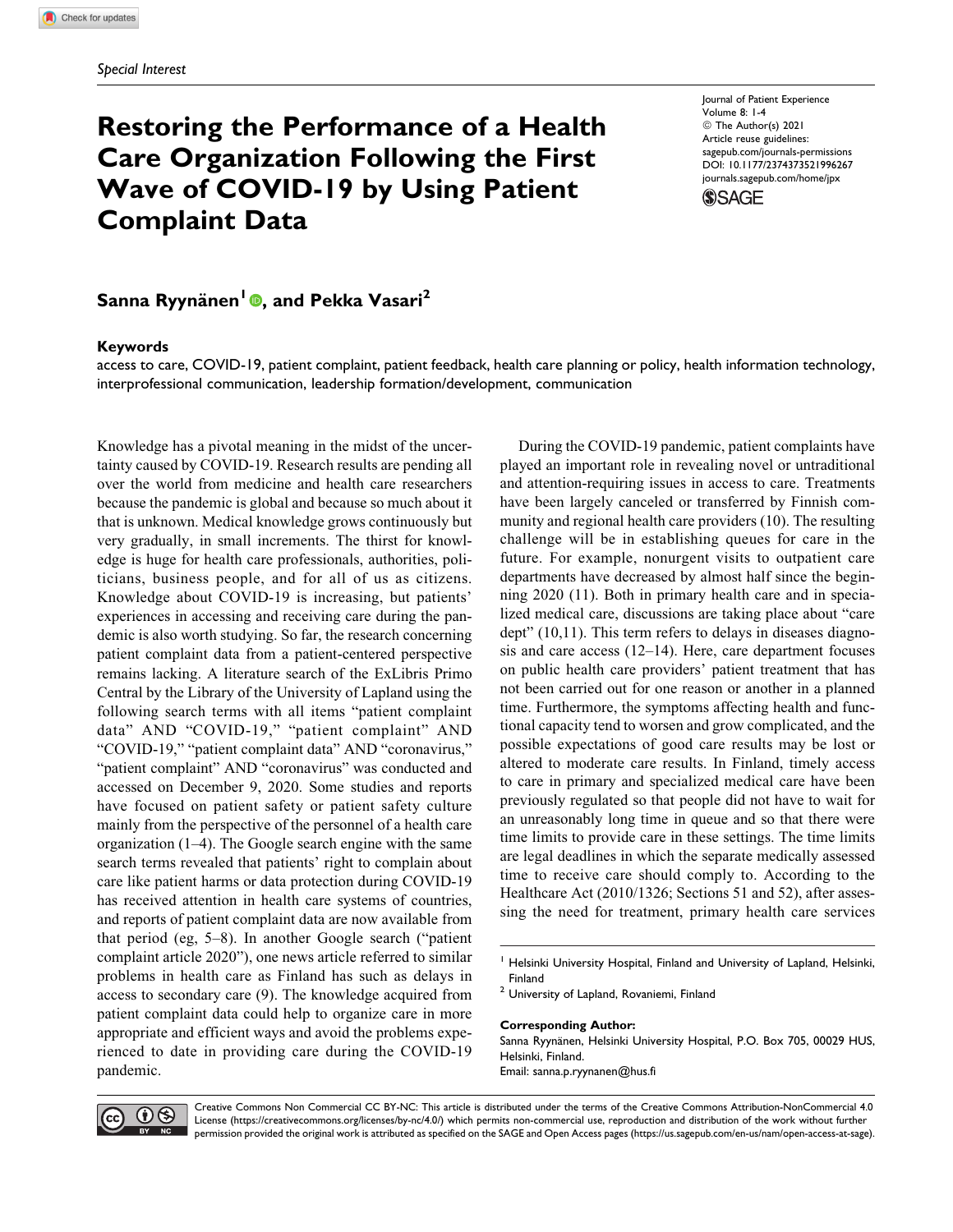should be provided within 3 months and specialized health care services within 6 months. Before the regulated sections of the act pertaining to timely access to care, queues for care could take over a year or more. During the first wave of COVID-19, care providers are especially concerned about patients with untreated chronic sicknesses (11,15). Furthermore, people who were exposed to or quarantined because of COVID-19 have had more difficulty accessing treatments other than for coronavirus. The peculiar aspect of this situation is that, at the same time, the total number of COVID-19 patients has been quite manageable. In the largest health care district in Finland, the total number of treated COVID-19 patients has been 626, and in intensive care, the total number of patients has been 143 as of June 9, 2020. (16) The total nation wide numbers in relation to 1 million inhabitants has been 25 per day in intensive care and 80 per day in hospital care. (17) At the beginning of the COVID-19 pandemic, the Finnish Government declared a state of emergency under the Emergency Powers Act, which affected central sections of the HealthCare Act (2010/1326) and did not take into account primary health care and specialized medical care. The absence of time limits resulted in an increase in queues for care and the prolonging of access to care. Timely access to care is still impossible to achieve, although the Emergency Powers Act was lifted on June 16. Resolving the care queues, in the worst case scenario, will take several years.

The problems of access of care have impacted surgical operations, treatments, health checks, and controls. The patient ombudsmen of health care organizations receive complaints from patients, relatives, friends and other close persons, and health care professionals encounter complaints during the provision of care. Patient complaints play a role in investigating and solving all kinds of problems of care that are handled by the personnel and management of care units. Compared to minor or even severe patient complaints (such as concerning quality of treatment and communication) under "normal" circumstances, (18–20) new and numerous difficulties with access to care have arisen during the first wave of COVID-19. Reasons for treatment not being provided could be patient-, care unit-, health care organization-, or public policy-oriented. Furthermore, patient complaint data can help determine such reasons. Patient complaint data can show much more than just care queue numbers. Such data along with their responses can reveal both reasons for and consequences of what and why these have happened. Therefore, several factors can play a role in solving problems of receiving or providing care. Patients may have canceled care for several reasons, including their fear of coronavirus or a history of bad experiences relating to personnel's precautions against COVID-19 being insufficient. The care unit can have its own governance plan to cancel or transfer care, and therefore, allocate its capacity or resources between COVID-19 and non-COVID-19 patients. At the organizational level, the executives have to make decisions on issues such as how un-urgent care overburdens hospitals at the municipal or regional health care level. For example, decisions are made about which hospitals and health care centers should be reserved for COVID-19 patients, and some of their non-COVID-19-related services may be shifted to other hospitals and health care centers. Politicians and health care authorities make national level decisions about the Acts and protection from COVID-19, which affects patients' care. Furthermore, patient complaints show the consequences to patients in terms of sicknesses and symptoms and effects on school, study, work, and daily life. (21) Regarding the social, physical, and mental impacts of COVID-19, with its restrictions and the associated difficulties to accessing care, (10,22) patients' overall well-being can be heavily affected. The patient safety reports of a health care organization can rarely show what has happened to patients who have been left without care.

Patient complaints arise from a variety of incidents, such as treatment provided by personnel, the delivery of patient information, access to care, mistakes made during health care, and other faults during medical practice or at a wider organizational level within one or more activities in the care process. (23,24) In previous studies, patient complaint data have been utilized to develop quality care and health care processes, to handle issues referenced in the complaints, and to guide personnel through various meetings, training, and written rules. However, the use of information from patient complaints could be used more optimally and effectively in quality management. (18,25-28) Information received from patient complaints can be regarded as performance information that reveals the functionality of an organization that may not be recognized by other performance measures. It can target personnel at all levels of an organization, but mainly it relates to health care professionals. All the available ways patients have to make complaints can be used to collect information about patient care during the COVID-19 pandemic, including oral complaints to chief physicians, transcribed phone calls, emails, letters, and submitted forms.

The advantages of patient complaints stored in a database system are that they can be produced internally by the organization itself, they provide good insight into quality and content, and they are readily available. (29) Patient complaints can reveal problems that occurred recently or in the past. Occasionally, the problem is the sensitive information itself, which makes it difficult to utilize by wider personnel in a health care organization. Patient complaints and responses to them are confidential and concern only the patient and the involved health care professional(s). The information is mainly negative and is sometimes communicated with harsh language because the issue of a patient complaint has been necessary and meaningful to a patient. The information provided in a patient complaint may also deviate from that filed in the Register of Patients Records.

The question is how should patient complaints be utilized during COVID-19? Finding information can be eased with indicators related to the coronavirus situation (similar to the taxonomies used in studies of patient complaints (23,30–32,26), which can be used as keywords in a database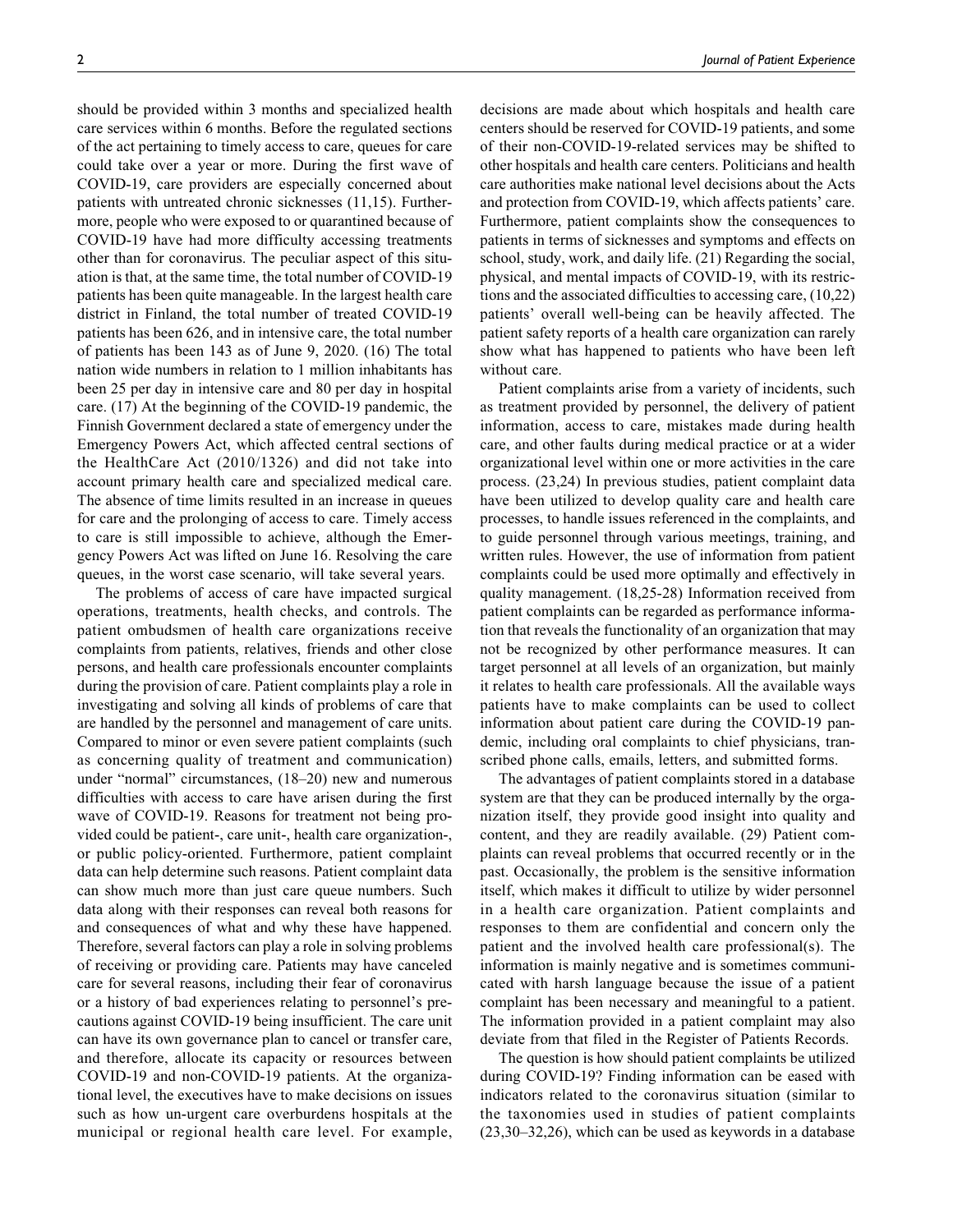system of patient complaints. The design and implementation of a patient complaint platform in a database system can help capture patterns within complaint incidents and can generate options for responses to support the personnel and management of a health care organization. It is one approach that encourages dialogue among health care personnel and supports the learning process to find solutions to patient complaints Also, the database could be connected to the Register of Patient Records, ensuring that a patient and a health care professional have understood the clinical path similarly. The learning platform would be effective for health care personnel and also for patients to participate in changing the information. This improves the mutual understanding of care and reduces possible patient complaints or misunderstandings in later care.

An organization needs an uncertainty supportive strategy and performance to adjust to new crises, such as COVID-19, and to trends such as health care reforms, legislative renewals, and technological innovations that challenge health care organizations, public health, or the economy. The toleration of complexity and uncertainty can be increased by collecting information, preparing for threats with plans, and developing flexible and adaptable strategies (33) for future care in an organization. Patient complaints reveal extensive and multidimensional types of information about the prevalent care in an organization and its surrounding health care system. This information can be utilized in performance reporting, data collection, dialog, learning, and problem-solving. Current circumstances have shown how important it is for health care decision-makers to keep improving and responding to medical as well as legal, administrative, and financial challenges. An organization must have the ability to recognize changes while at the same time testing the decision-making process to bring forward appropriate solutions. Access to performance information allows personnel and management to be informed about the current situation of an organization and to conduct the needed analysis related to patient complaints at the appropriate time. Medical and health care system knowledge advances the discussion about the reasons for and results of changes (such as prioritizing treatments during the worst time of COVID-19) as the central part of performance management (29) and supports the strategic management of a health care organization and the system through the first wave and potential future waves of COVID-19 in restoring organizational performance in health care processes.

#### **Declaration of Conflicting Interests**

The author(s) declared no potential conflicts of interest with respect to the research, authorship, and/or publication of this article.

#### **Funding**

The author(s) received no financial support for the research, authorship, and/or publication of this article.

#### **ORCID iD**

Sanna Ryynänen D<https://orcid.org/0000-0001-8392-7183>

#### **References**

- 1. Atiomo W, Weir P, Kean L. Impact of the COVID-19 pandemic on clinical incidents and complaints at a UK teaching hospital. [Preprint]. Published 2020:15. [Accessed December 13, 2020]. doi:10.20944/preprints202011.0645.v1
- 2. NHS England and NHS Improvement. NRLS national patient safety incident reports: commentary. (Published 2020, accessed February 11, 2021). [www.england.nhs.uk/wp-con](http://www.england.nhs.uk/wp-content/uploads/2020/03/NAPSIR-commentary-Sept-2020-FINAL.pdf) [tent/uploads/2020/03/NAPSIR-commentary-Sept-2020-](http://www.england.nhs.uk/wp-content/uploads/2020/03/NAPSIR-commentary-Sept-2020-FINAL.pdf) [FINAL.pdf](http://www.england.nhs.uk/wp-content/uploads/2020/03/NAPSIR-commentary-Sept-2020-FINAL.pdf)
- 3. Denning M, Teng Goh E, Scott A, Martin G, Markar S, Flott K, et al. What has been the impact of Covid-19 on safety culture? a case study from a large metropolitan teaching hospital. Medrxiv. 2020:23. [Preprint]. (Published 2020, accessed February 11, 2021) doi:10.1101/2020.06.15.20129080
- 4. Tingle J. Patient safety and litigation in the NHS post-COVID-19. Br J Nurs. 2020;2:444-445.
- 5. Newsbytes. PH. NPC probing privacy violation complaints from Covid-19 patients. (Published 2020, accessed February 11, 2021). [https://newsbytes.ph/2020/04/25/npc-probing-pri](https://newsbytes.ph/2020/04/25/npc-probing-privacy-violation-complaints-from-covid-19-patients/) [vacy-violation-complaints-from-covid-19-patients/](https://newsbytes.ph/2020/04/25/npc-probing-privacy-violation-complaints-from-covid-19-patients/)
- 6. NHS Trust. PALS & complaints service improvement. Report: Q1 – 2020/2021. NHS Imperial College Healthcare; (Published 2020a, accessed February 11, 2021). [www.imperial.nhs.](http://www.imperial.nhs.uk>publications) [uk>publications](http://www.imperial.nhs.uk>publications)
- 7. NHS Trust. PALS & complaints service improvement. Report: Q2 – 2019/2020. [www.hammersmithfulhamccg.nhs.uk/media/](http://www.hammersmithfulhamccg.nhs.uk/media/168471/Imperial-Service-Improve-Report-Q2-19-20.pdf) [168471/Imperial-Service-Improve-Report-Q2-19-20.pdf](http://www.hammersmithfulhamccg.nhs.uk/media/168471/Imperial-Service-Improve-Report-Q2-19-20.pdf)
- 8. Queensland Government. Customer complaint data for the department of health. (Published 2020, accessed February 11, 2021). [https://www.health.qld.gov.au/research-reports/data/](https://www.health.qld.gov.au/research-reports/data/complaints) [complaints](https://www.health.qld.gov.au/research-reports/data/complaints)
- 9. Bower E. GPs face wave of complaints due to COVID-19 impact on NHS. (Published 13 December 2020, accessed February 11, 2021) [https://www.gponline.com/gps-face-wave](https://www.gponline.com/gps-face-wave-complaints-due-covid-19-impact-nhs/article/1697226)[complaints-due-covid-19-impact-nhs/article/1697226](https://www.gponline.com/gps-face-wave-complaints-due-covid-19-impact-nhs/article/1697226)
- 10. Finnish Institute for Health and Welfare. The coronavirus epidemic has reduced social interaction and the use of services impact on lifestyles as well. (Published 2020a, accessed February 11, 2021). [https://thl.fi/en/web/thlfi-en/-/the-corona](https://thl.fi/en/web/thlfi-en/-/the-coronavirus-epidemic-has-reduced-social-interaction-and-the-use-of-services-impact-on-lifestyles-as-well) [virus-epidemic-has-reduced-social-interaction-and-the-use-of](https://thl.fi/en/web/thlfi-en/-/the-coronavirus-epidemic-has-reduced-social-interaction-and-the-use-of-services-impact-on-lifestyles-as-well)[services-impact-on-lifestyles-as-well](https://thl.fi/en/web/thlfi-en/-/the-coronavirus-epidemic-has-reduced-social-interaction-and-the-use-of-services-impact-on-lifestyles-as-well)
- 11. Finnish Institute for Health and Welfare. COVID-19: epidemiatilanne [the epidemic situation (the authors' translation)]. (Published 2020b, accessed February 11, 2021). [https://stm.fi/](https://stm.fi/documents/1271139/25194336/COVID+19+-infotilaisuus+VNK+25.6.2020.pdf/679d2eb5-6315-d70b-d4de-0829be322801/COVID+19+-infotilaisuus+VNK+25.6.2020.pdf?t=1593067127139)  $documents/1271139/25194336/COVID+19++ifotilaisuus+$  $documents/1271139/25194336/COVID+19++ifotilaisuus+$  $documents/1271139/25194336/COVID+19++ifotilaisuus+$  $documents/1271139/25194336/COVID+19++ifotilaisuus+$ [VNK](https://stm.fi/documents/1271139/25194336/COVID+19+-infotilaisuus+VNK+25.6.2020.pdf/679d2eb5-6315-d70b-d4de-0829be322801/COVID+19+-infotilaisuus+VNK+25.6.2020.pdf?t=1593067127139)þ[25.6.2020.pdf/679d2eb5-6315-d70b-d4de-0829be3](https://stm.fi/documents/1271139/25194336/COVID+19+-infotilaisuus+VNK+25.6.2020.pdf/679d2eb5-6315-d70b-d4de-0829be322801/COVID+19+-infotilaisuus+VNK+25.6.2020.pdf?t=1593067127139)  $22801/COVID+19+$  $22801/COVID+19+$  $22801/COVID+19+$  $22801/COVID+19+$ [-infotilaisuus](https://stm.fi/documents/1271139/25194336/COVID+19+-infotilaisuus+VNK+25.6.2020.pdf/679d2eb5-6315-d70b-d4de-0829be322801/COVID+19+-infotilaisuus+VNK+25.6.2020.pdf?t=1593067127139)+ $VNK+25.6.2020.pdf?$  $VNK+25.6.2020.pdf?$  $VNK+25.6.2020.pdf?$ [t](https://stm.fi/documents/1271139/25194336/COVID+19+-infotilaisuus+VNK+25.6.2020.pdf/679d2eb5-6315-d70b-d4de-0829be322801/COVID+19+-infotilaisuus+VNK+25.6.2020.pdf?t=1593067127139)=[1593067127139](https://stm.fi/documents/1271139/25194336/COVID+19+-infotilaisuus+VNK+25.6.2020.pdf/679d2eb5-6315-d70b-d4de-0829be322801/COVID+19+-infotilaisuus+VNK+25.6.2020.pdf?t=1593067127139)
- 12. Tuominen-Lozic L. Hoitovelkaa on monenlaista [there are many kinds of care depts (the authors' translation)]. (Published